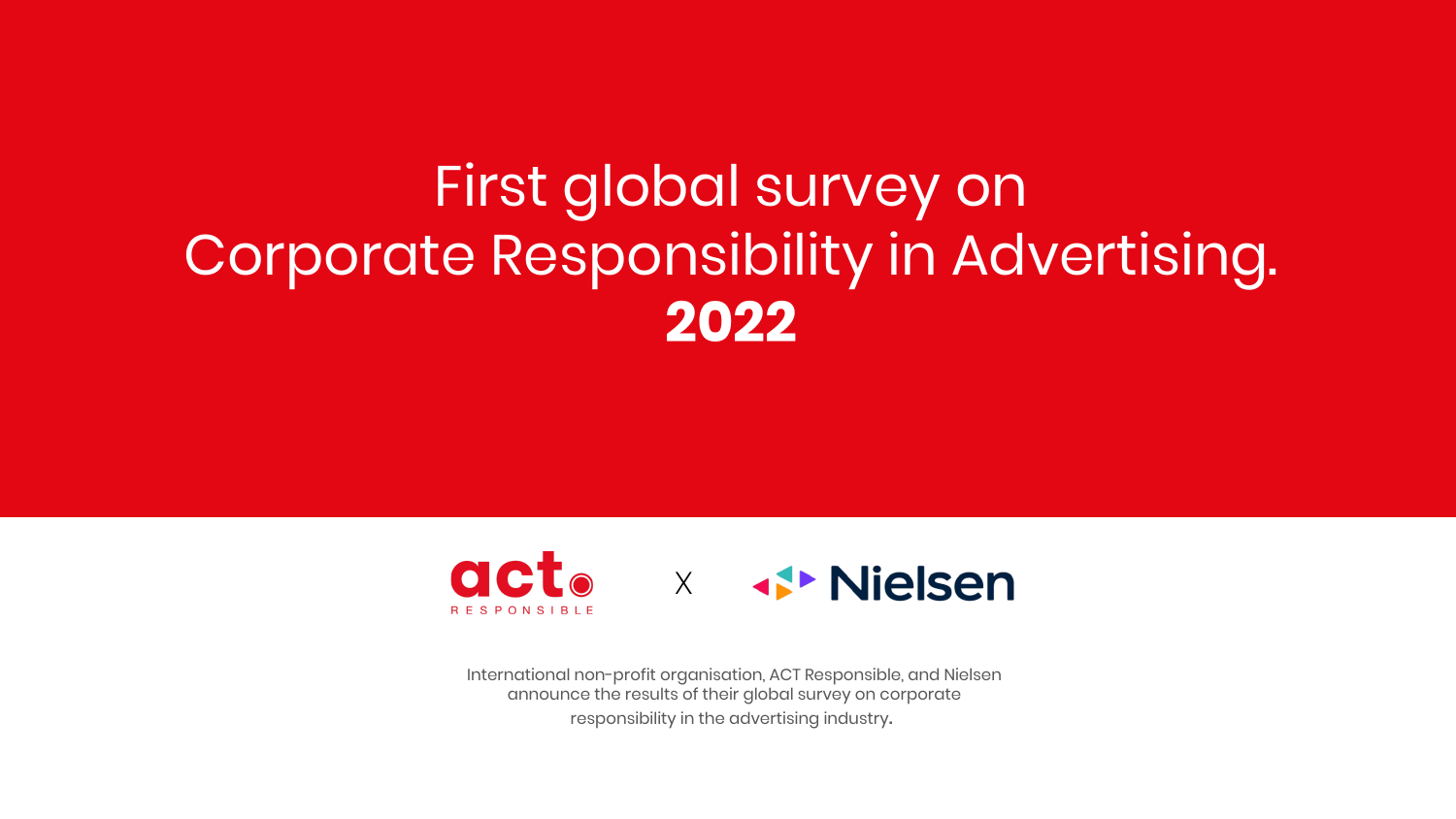### **The Survey**



global survey on corporate responsibility

The aim of this survey is to highlight how advertising agencies embrace corporate responsibility, as economic, social and environmental actors. The information was collected between March and May 2022.

The survey was distributed to senior leadership teams around the world by ACT Responsible Advisory Board members\*. It contained 45 questions divided in 6 sections covering Corporate Responsibility with regards to environmental, social, company and product policies.

\*Advisory Board including the International Advertising Association (IAA), AdForum, Havas Group, Interpublic Group (IPG), Publicis Groupe, WPP Group, Anomaly, FCB, Grey Group, McCann Worldgroup, TBWA Worldwide, and Wunderman Thompson, with the support of the American Association of Advertising Agencies (4A's) and the French Association of Communication Agencies (AACC).

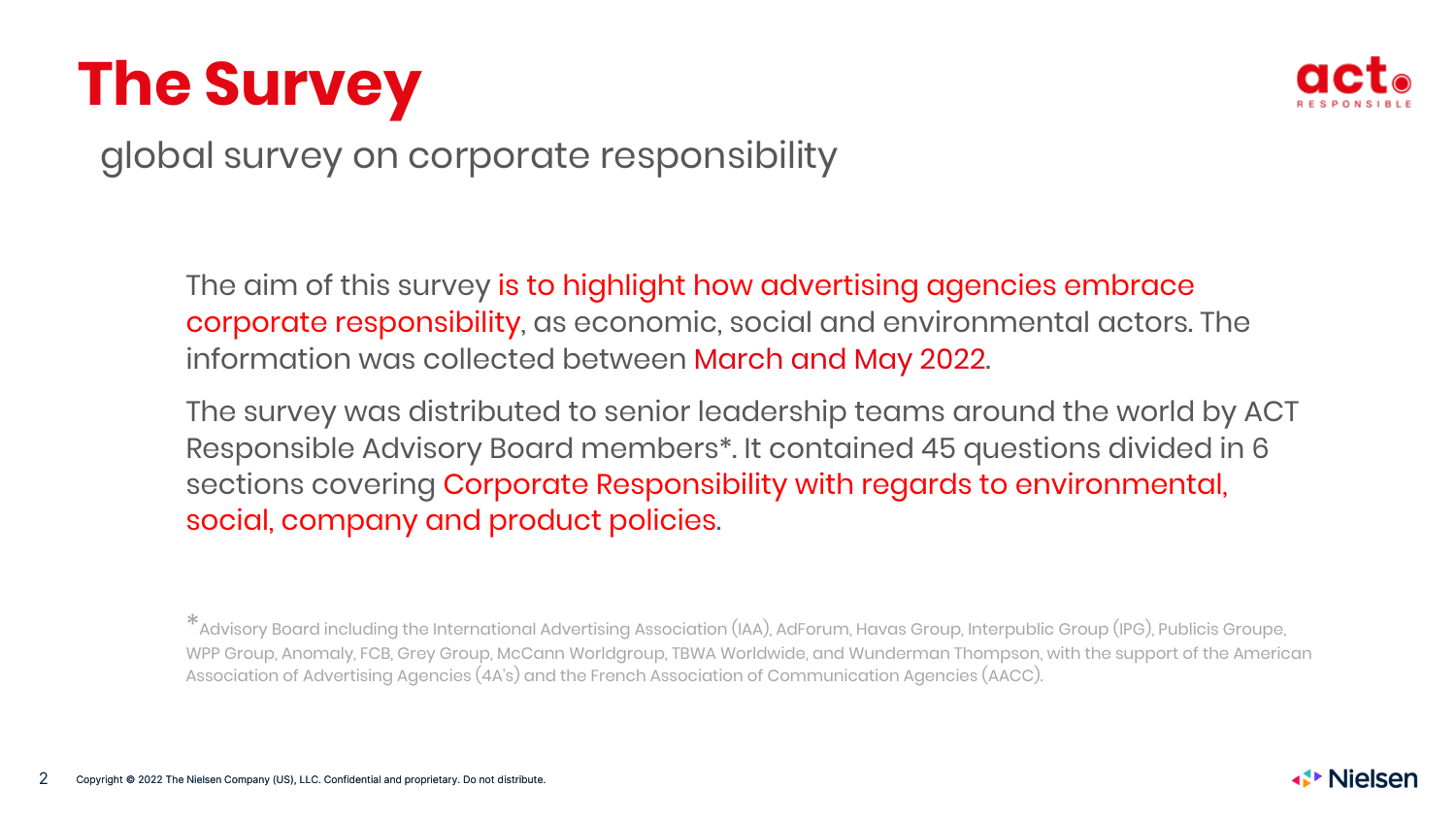

### Agencies feel that they are doing well on CR



Overall, most agencies feel that they are doing well in this area, with some 80% stating that they do an average, good or excellent job.

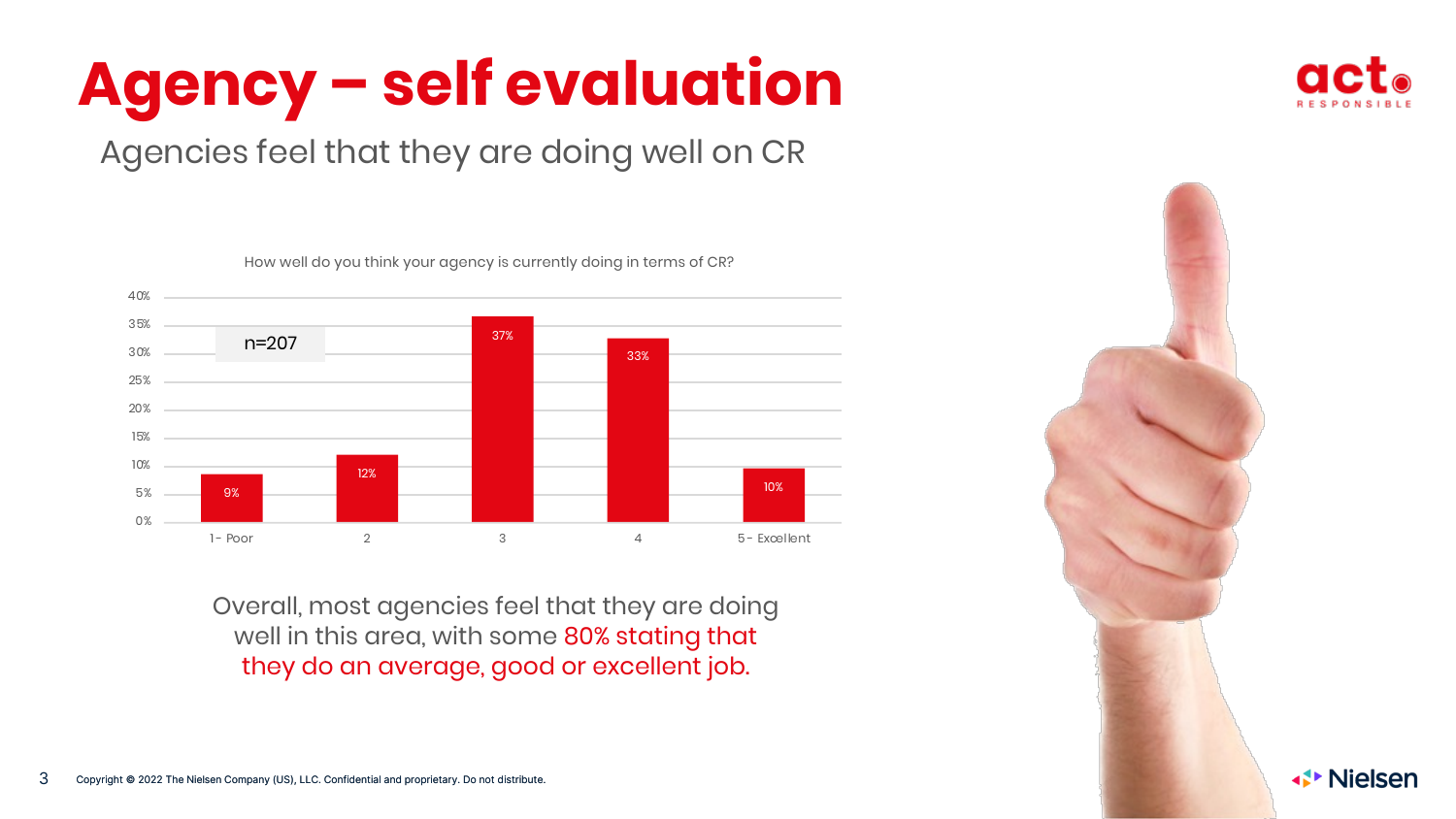

Agencies feel that they are doing well on CR, but less than ½ track progress





However, fewer than half (48%) claim that they track or regulate adherence to or progress of their policies.

Does your agency keep track of its

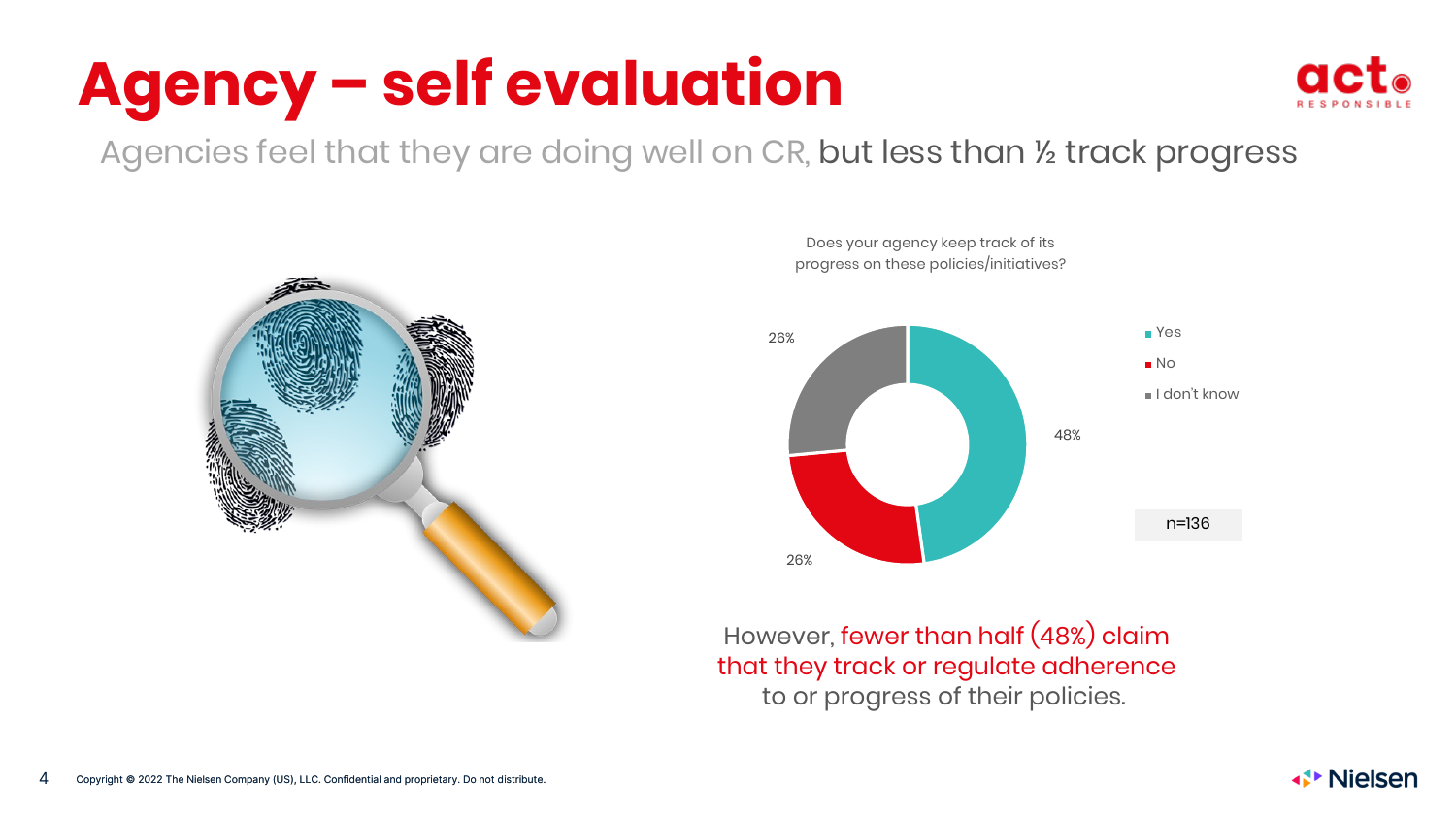

### >1/3 have a dedicated CR team

### & >1/3 only started focusing on CR in past 3 years

Does your agency have a specific division or team that is responsible for Corporate Responsibility (CR)?



36% of agencies have a team dedicated to Corporate Responsibility



For 35% of agencies, Corporate Responsibility only became a concern in the last 3 years. Almost 1 in 5 (17%) agencies say that they have had a CR agenda for 10 years or more.

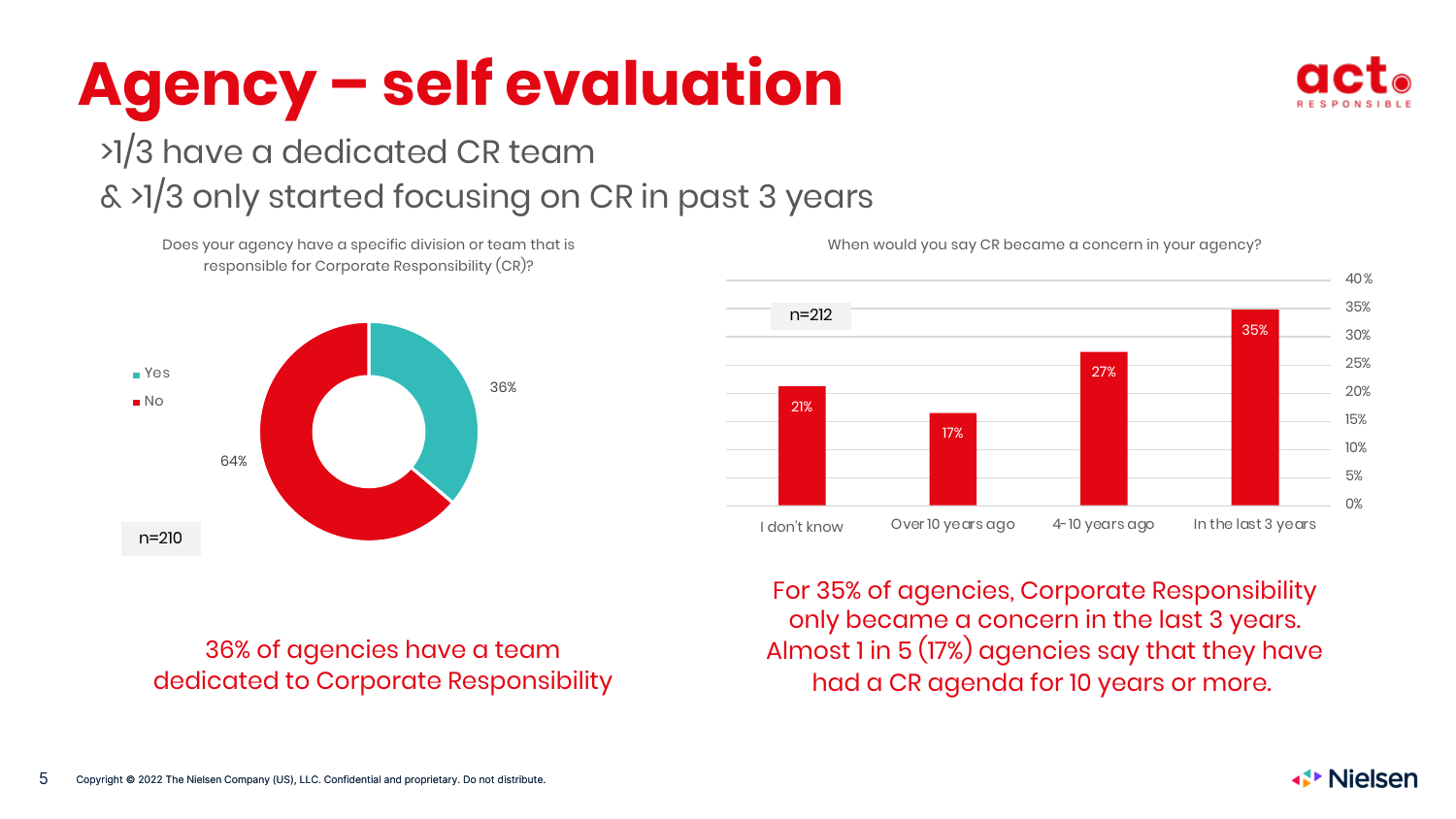

Nearly all agencies now do pro-bono work



Does your agency do ANY pro-bono work (2016-2020)



#### Only 8% of responders said that their agency does NO pro-bono work

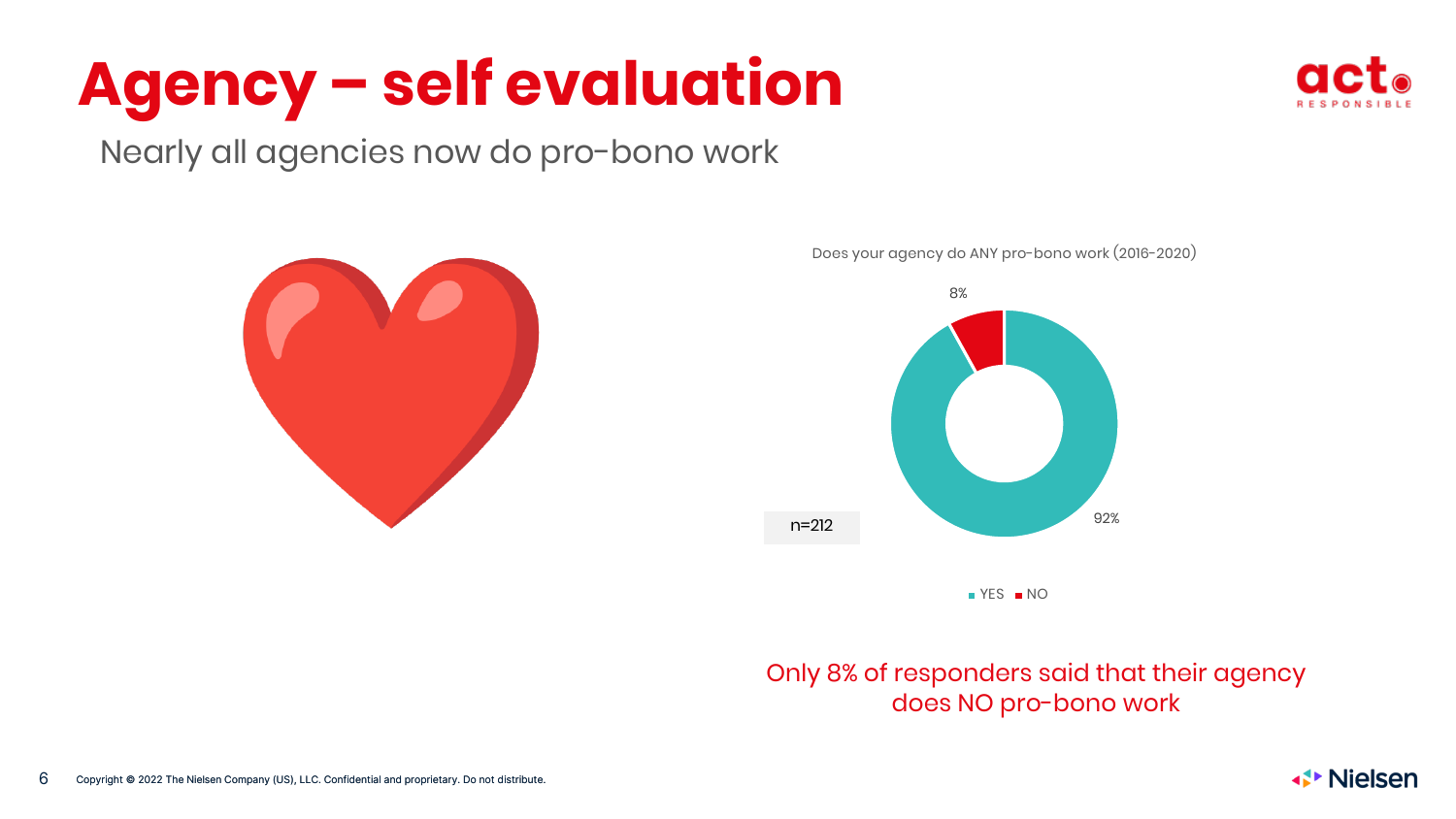

#### There has been a huge increase since 2001 in briefs with CR components



Commercial campaigns: In each instance please indicate the estimated

The number of respondents who said that many or most briefs contain a CR component has risen dramatically from just 4% between 2001-2015, to 21% between 2016 and 2020.



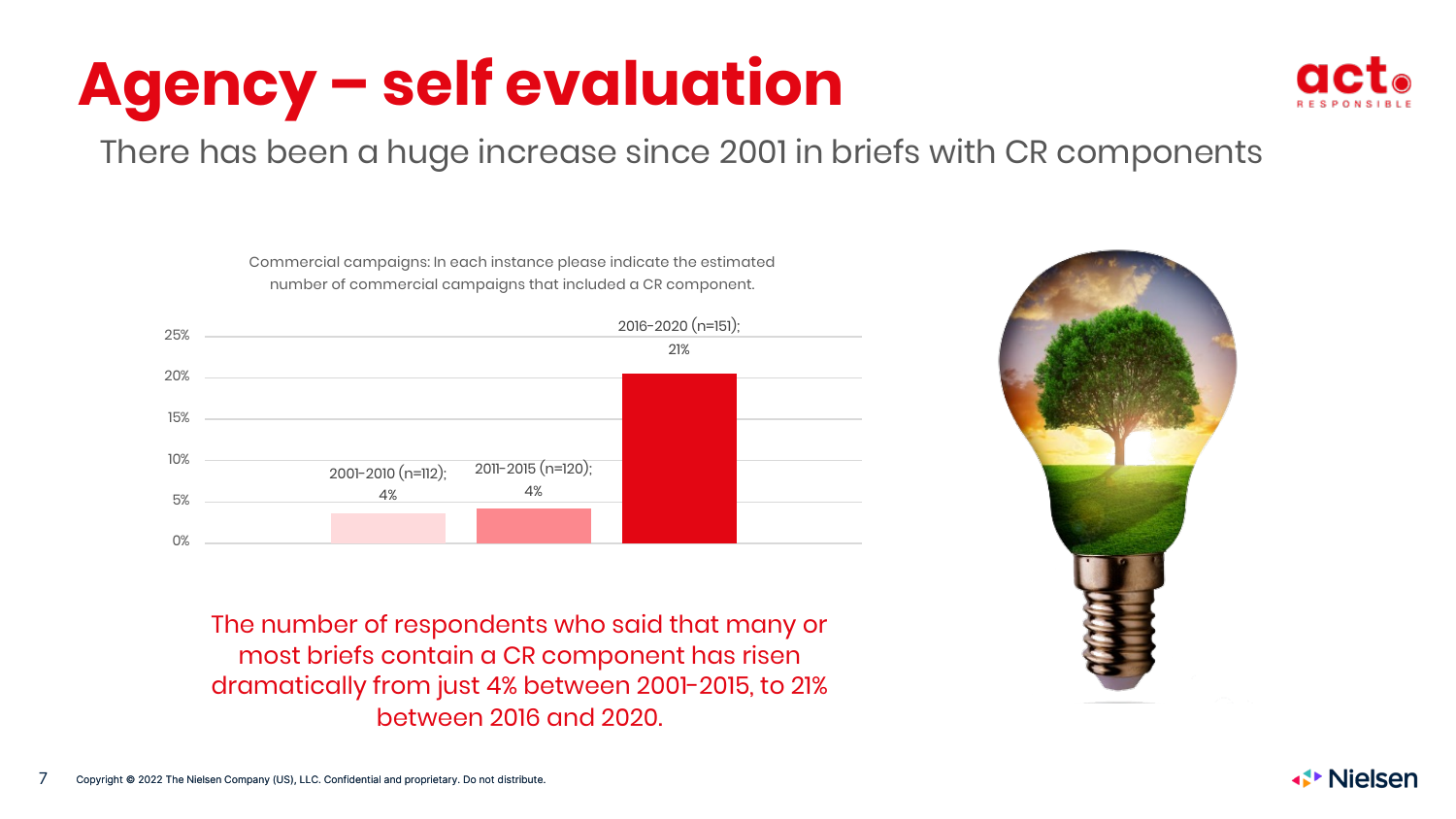

**⊀▶ Nielsen** 

#### Agencies understand that responsibility for CR lies with them



#### Do you believe it's the agency's role to give clients CR advice for their campaigns?



Almost half (46%) of respondents strongly agree that it is the responsibility of agencies to offer CR advice to clients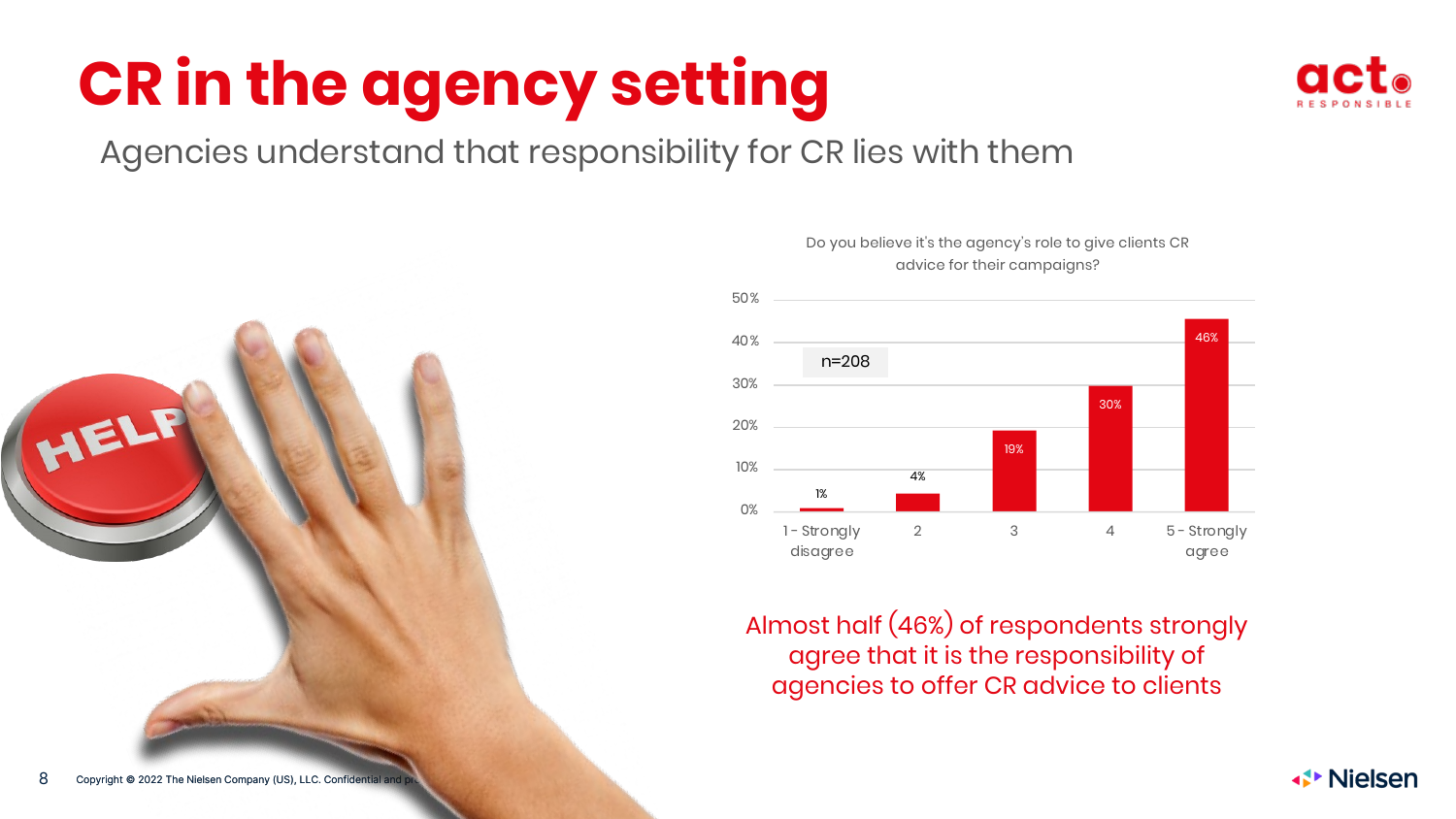

European and US agencies have different priorities for CR theme focus



The environment is a priority focus for the EU and US, more so than for South America. America (especially the North) is less focussed on employee management than the EU. The US leads the way on diversity & inclusion. The EU is slightly behind North and South America in terms of charity focus.

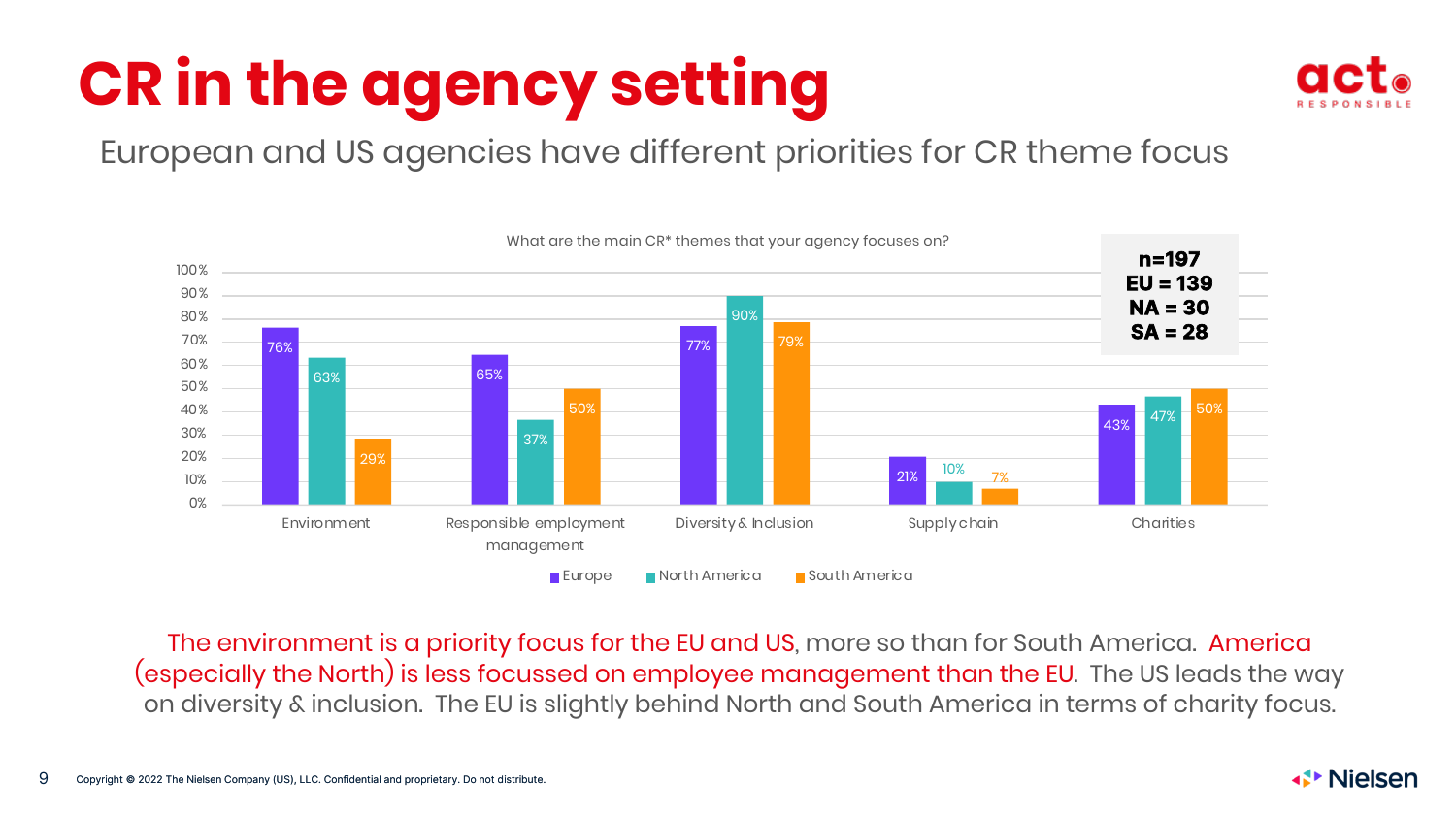

### Diversity and inclusion is the main CR theme for most agency

What are the main CR\* themes that your agency focuses on?





Diversity and inclusion stands as the key theme for 80% of respondents. The environment follows with 66% identifying this theme as central in their agency. 58% identify responsible employee management, and 44% identify supporting charities. Responsible supply chain management remains a low priority, with only 16% recognising it as a key theme.

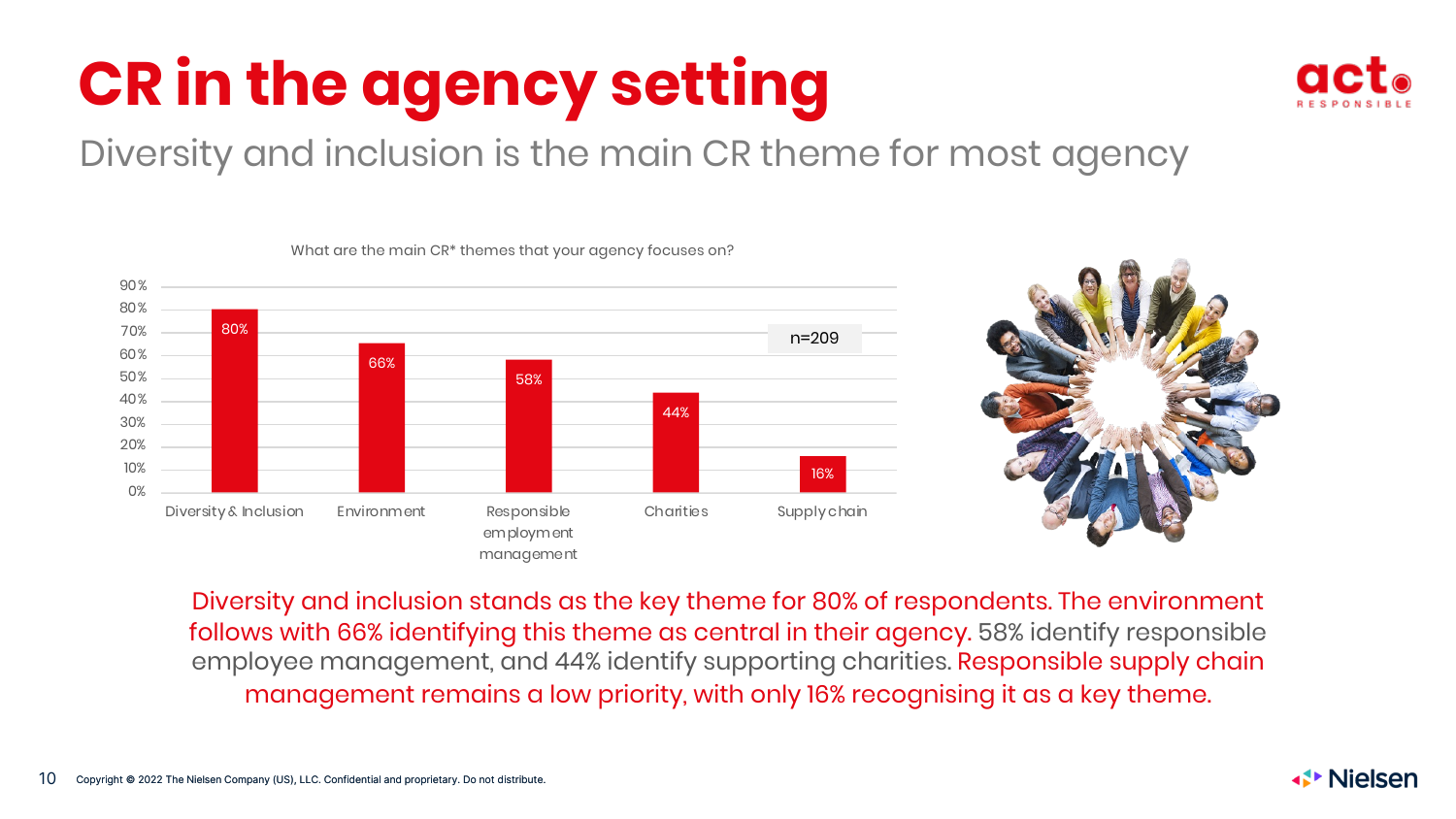

#### Environment – Agencies' focus on mainstream environmental tactics



How does your agency reduce its environmental impact?

Among the most reported initiatives are paper and plastic reduction, recycling and digitalisation. While these are necessary first steps, they remain mainstream and easier transitions that have been on the agenda for longer; further policies are still slow to be implemented.

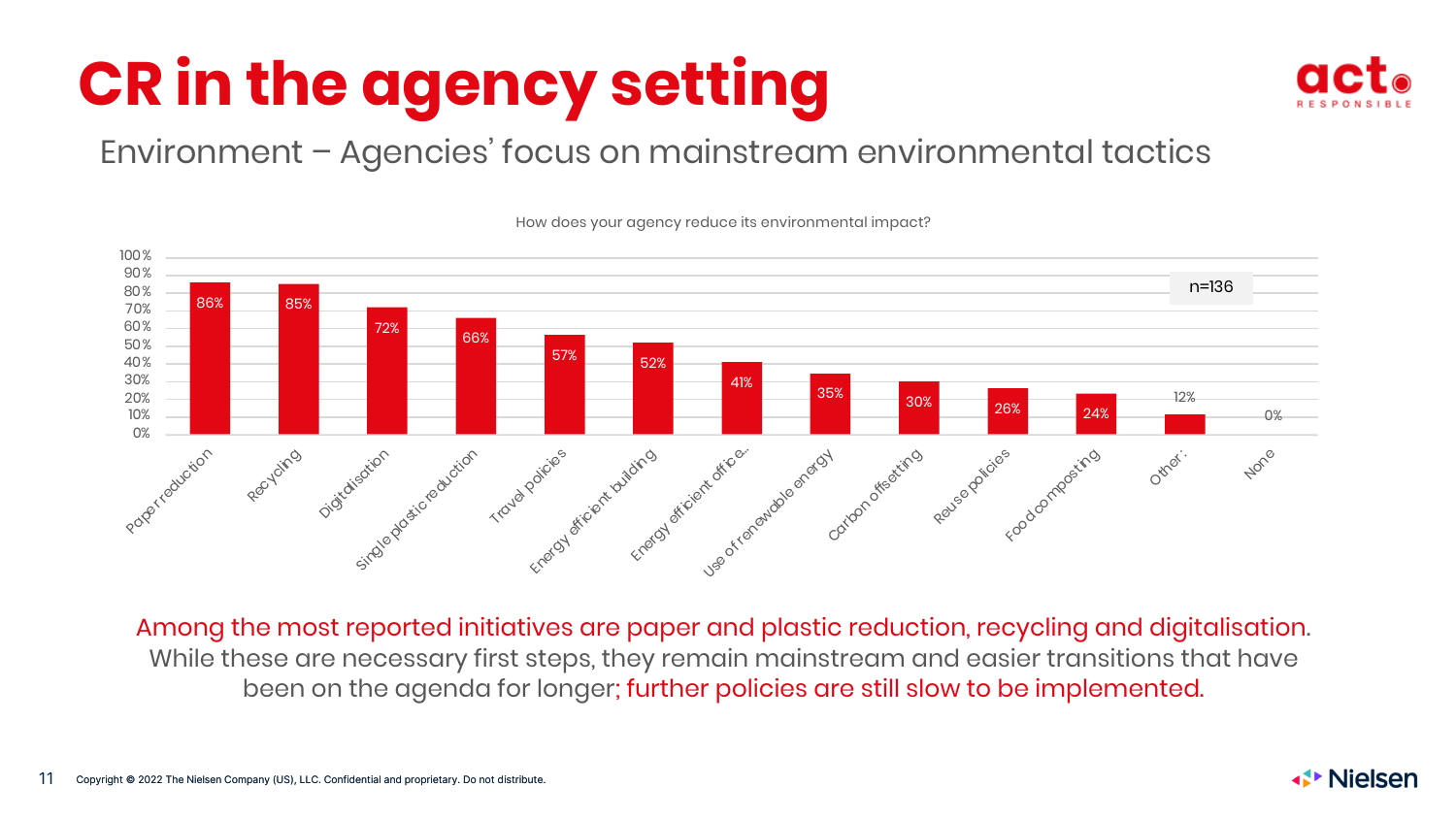

#### Environment – Agencies have policies but few have a carbon-neutral target



On the environmental side, despite a majority (65%) reporting that they have programmes in place to reduce their environmental footprint, only 48% report that their agency actually tracks or regulates progress on these policies, and only 40% are aware of a carbon-neutral target.

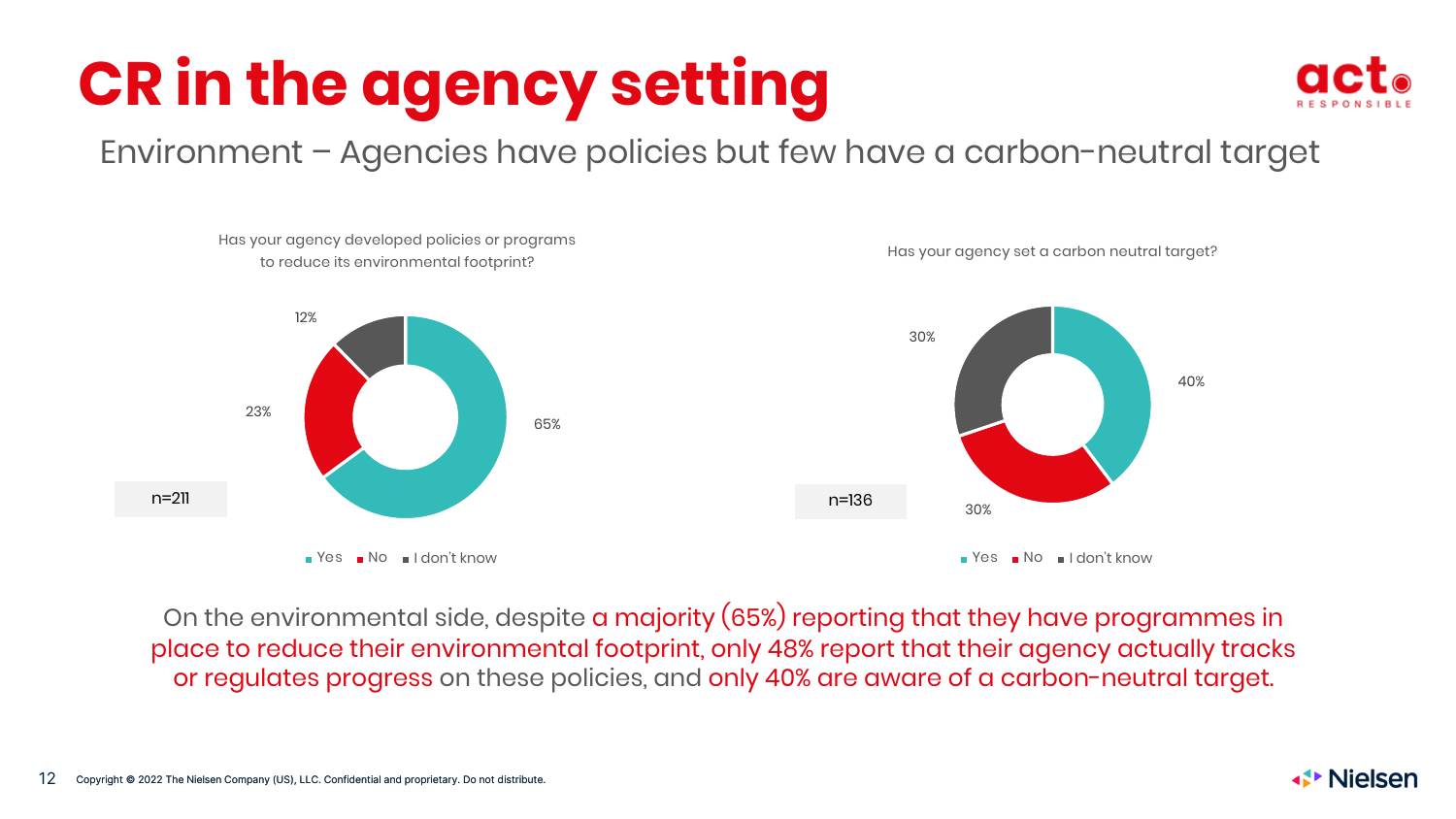

#### Social – Agencies support charities and have ethical supplier codes



More positively, results show agencies to be more proactive in social aspects. For instance, 63% report that their agency actively encourages working with charities, and 44% that their agency financially supports charities regularly. Almost half of respondents are aware of a code of ethics for suppliers, larger agencies having paved the way in earlier years, and smaller ones now following their steps.

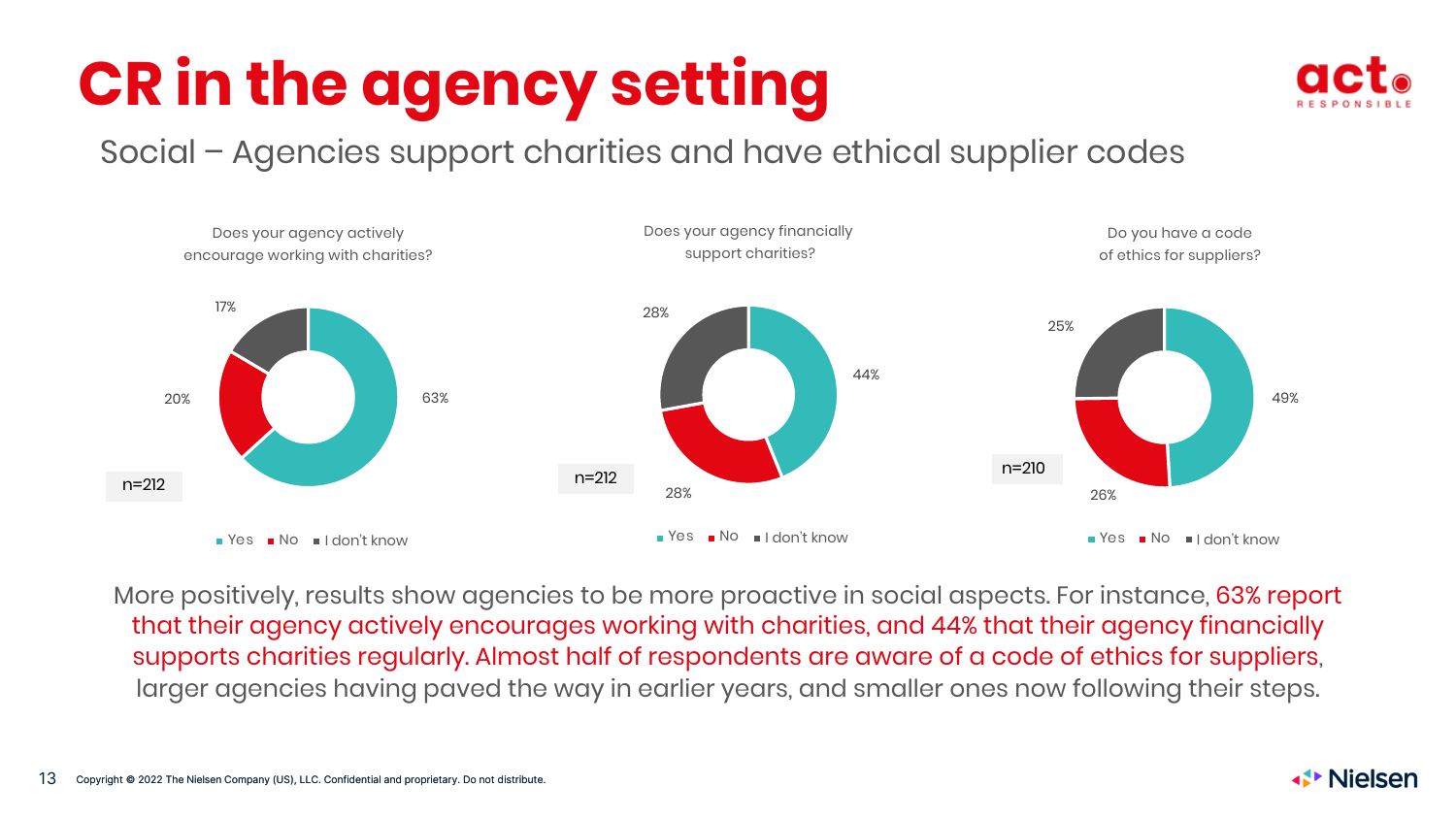

### Larger agencies tend to publish more CR materials & documents than others



Over half (53%) of respondents told us that their agency publishes materials and/or documentation relating to CR. When most of the respondents from the largest 4 agencies are removed, that number drops to 45%. Smaller agencies possibly lack the necessary resources to do so.

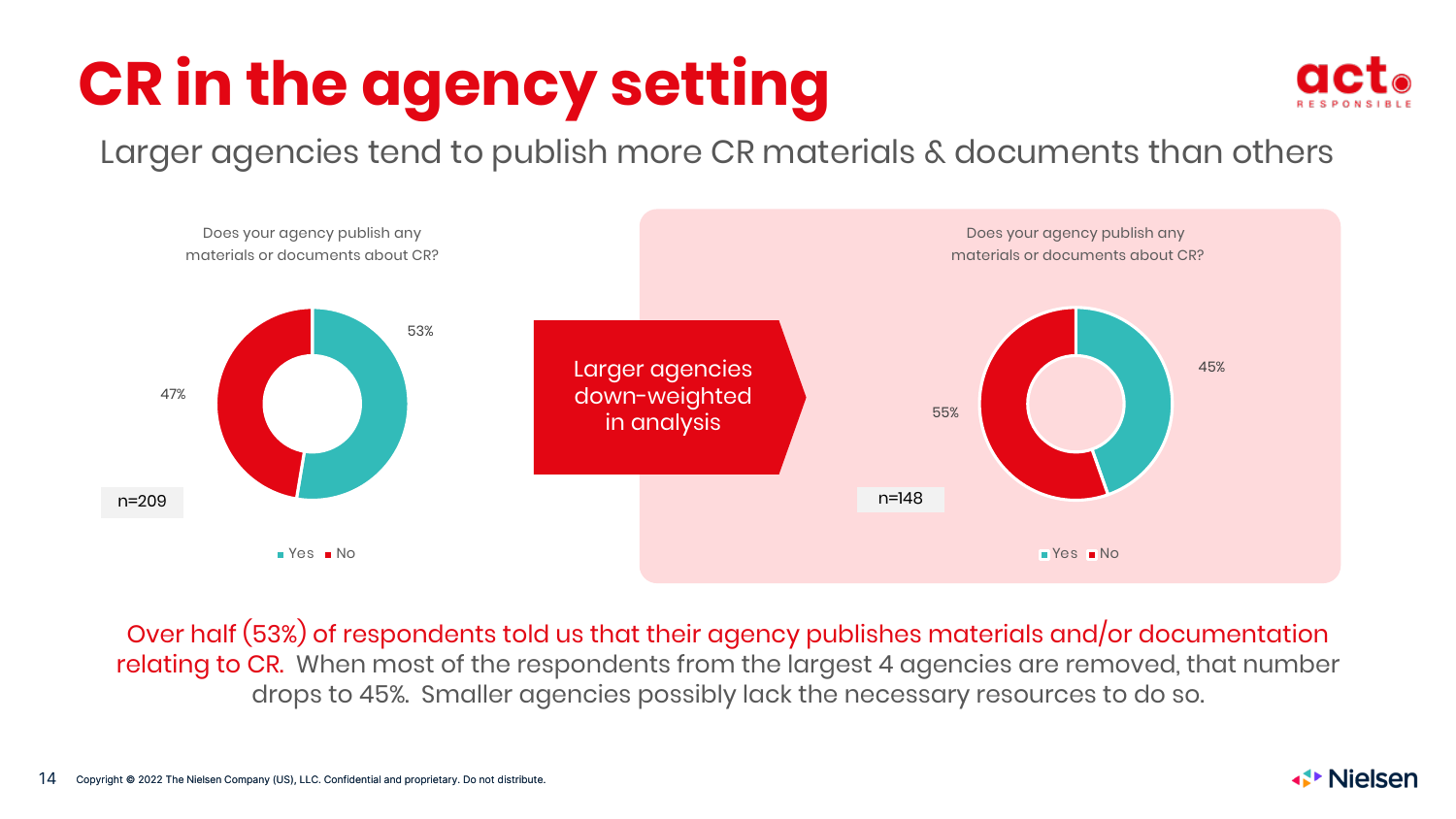## **Key Findings & What's next?**



The power of this survey will grow with each iteration as we monitor change

- The 2021/2 survey comprised 212 responses from 110 agencies in 40 countries, and ran from March to May 2022.
- Most agencies accept that responsibility for CR is theirs and feel that they are doing well in CR, but less that 1/2 track progress
- 1/3 + have only focussed on CR in the past 3 years.
- > 1/3 have a dedicated CR team/department
- Agencies have been slower to focus on supply-chain ethics than inclusion & diversity and the environment.
- There are differences between EU / Americas CR approaches & focus. South America lags behind on environmental focus. The EU leads the way on responsible employee management and the environment, whilst the US leads on diversity and inclusion.

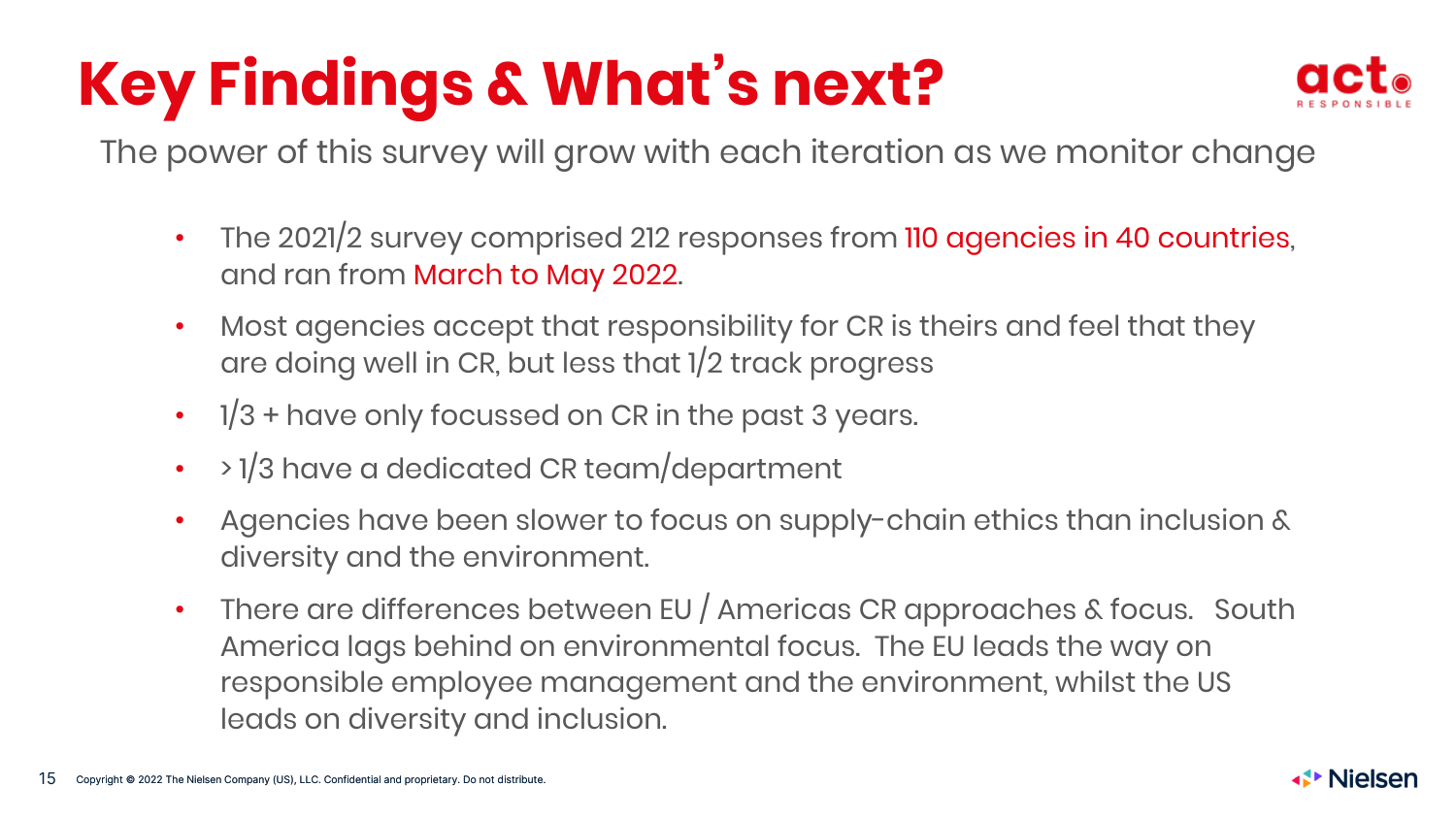## **Key Findings & What's next?**



The power of this survey will grow with each iteration as we monitor change

- Nearly 2/3 of respondent agencies have an environmental policy but only 4 out of 10 have set a carbon neutral target. Agencies are making changes to help the environment, but are generally taking the easiest options.
- > 9 out of 10 responders' agencies do pro-bono work.
- Most agencies work with charities and almost half support charities financially.
- Few agencies seek outside advice on CR, and the help they receive is generally ranked as average-good
- Smaller agencies lack resource to product CR documentation and materials. Support and guidance would be very beneficial to these agencies

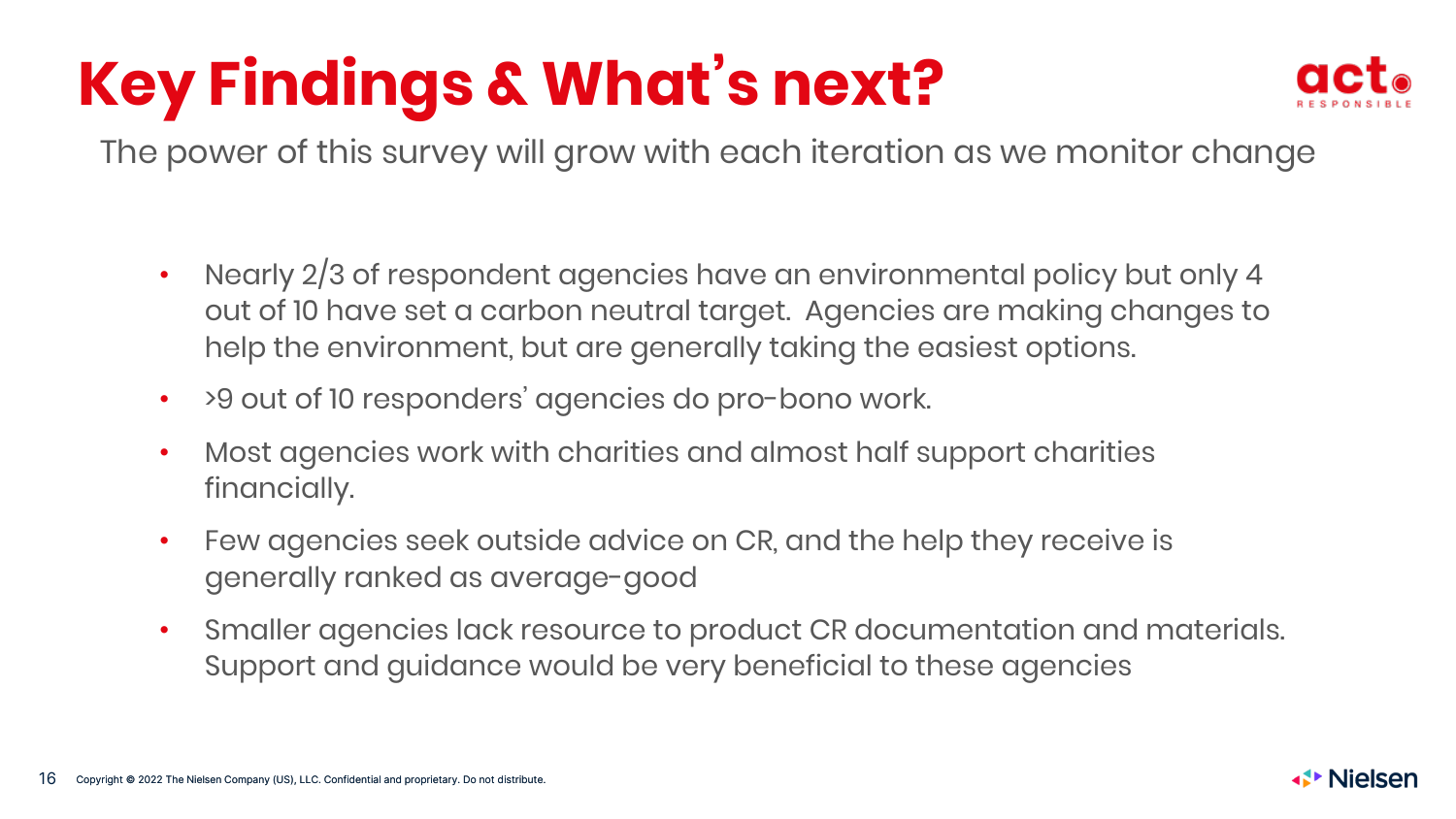

Nielsen is pleased to support such an important piece of insight into the practices of the ad community on social responsibility & sustainable development. The findings have been encouraging and enlightening and now form a solid foundation from which we can all continue to grow and improve. "

This research paves the way for agencies and advertisers alike to recognise and re-engage with the world around us in a positive, responsible way. We look forward to seeing the cooperation and advancements this research will bring to bear".

#### *Cathy Heeley*

*International Media Analytics Lead @ Nielsen Contact : cathy.heeley@nielsen.com*

"We believe ad agencies are key players to in driving the Corporate Responsibility agenda. Getting the industry to walk the talk in sustainability is essential.

The findings shows that the topic has really kicked in, but to make sure agencies feel they are doing an excellent work in the future they will need to measure their progress. Working together to track core KPIs will allow us to take our actions to the next level.

We are grateful to the Nielsen team for its commitment this important project and hope will be the start of a long collaboration".

#### *Isabel Kurata*

Co-founder – ACT Responsible Contact : isa@act-responsible.org



"